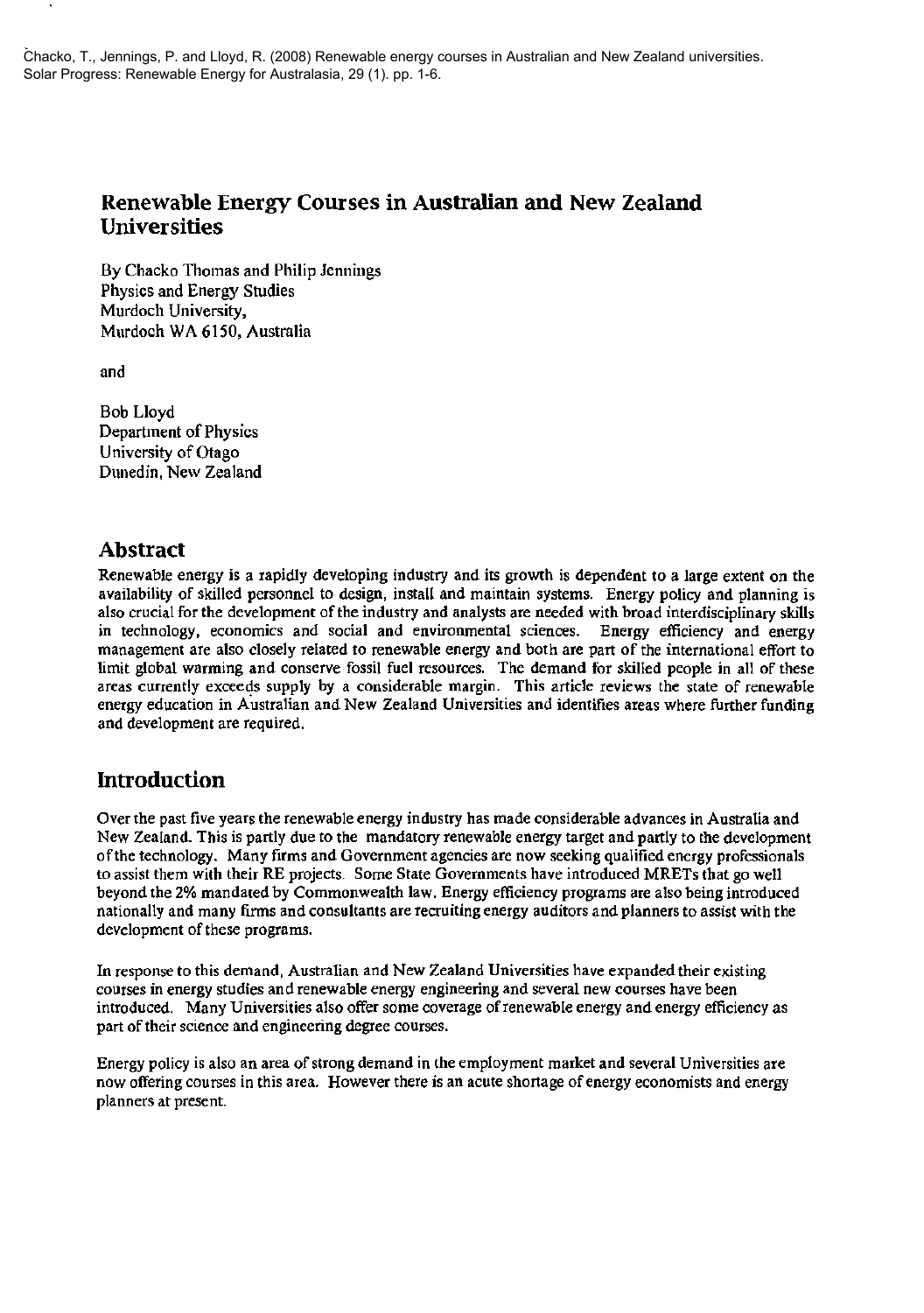## Approach

We have conducted a survey of the RE courses offered in Australian and New Zealand Universities to make the RE community aware of the developments that are occurring in this field. We contacted all Universities that have significant offerings in this field and collected data about the courses offered, the specializations available, the date of establishment of the course, the contact person and the website for further information. We have classified the courses available as undergraduate (Table 1), postgraduate by coursework (Table 2) and postgraduate by research (Table 3).

## Table 1: Undergraduate level courses in Renewable Energy in Australia and New Zealand

| <b>Institution</b>                   | Degree/Award<br>Offered           | Major or<br><b>Specialisation</b>    | Contact<br>Person         | Date of<br>Estab. | <b>URL</b>                       |
|--------------------------------------|-----------------------------------|--------------------------------------|---------------------------|-------------------|----------------------------------|
| Australian<br>National<br>University | Bachelor of<br>Engineering        | Sustainable<br><b>Energy Systems</b> | Andres<br>Cuevas          | 2000              | http://solar.anu.edu.au/level_1/ |
| <b>Murdoch</b><br>University         | Bachelor of<br>Engineering        | Renewable<br>Energy<br>Engineering   | Gareth<br>Lee             | 2001              | www.eepe.murdoch.edu.au          |
| Murdoch<br>University                | <b>Bachelor of</b><br>Science     | Sustainable<br>Energy<br>Management  | <b>Philip</b><br>Jennings | 2002              | www.eepe.murdoch.edu.au/         |
| Otago<br>University                  | <b>Bachelor</b> of<br>Science     | <b>Energy Studies</b>                | <b>Bob Lloyd</b>          | 2000              | www.physics.otago.ac.nz/         |
| Otago<br>University                  | Bachelor of<br>Applied<br>Science | Energy<br>Management                 | <b>Bob Lloyd</b>          | $\overline{2000}$ | www.physics.otago.ac.nz/         |
| University of<br>New South<br>Wales  | Bachelor of<br>Engineering        | Photovoltaics and<br>Solar Energy    | <b>Stuart</b><br>Wenham   | 2000              | www.pv.unsw.edu.au/              |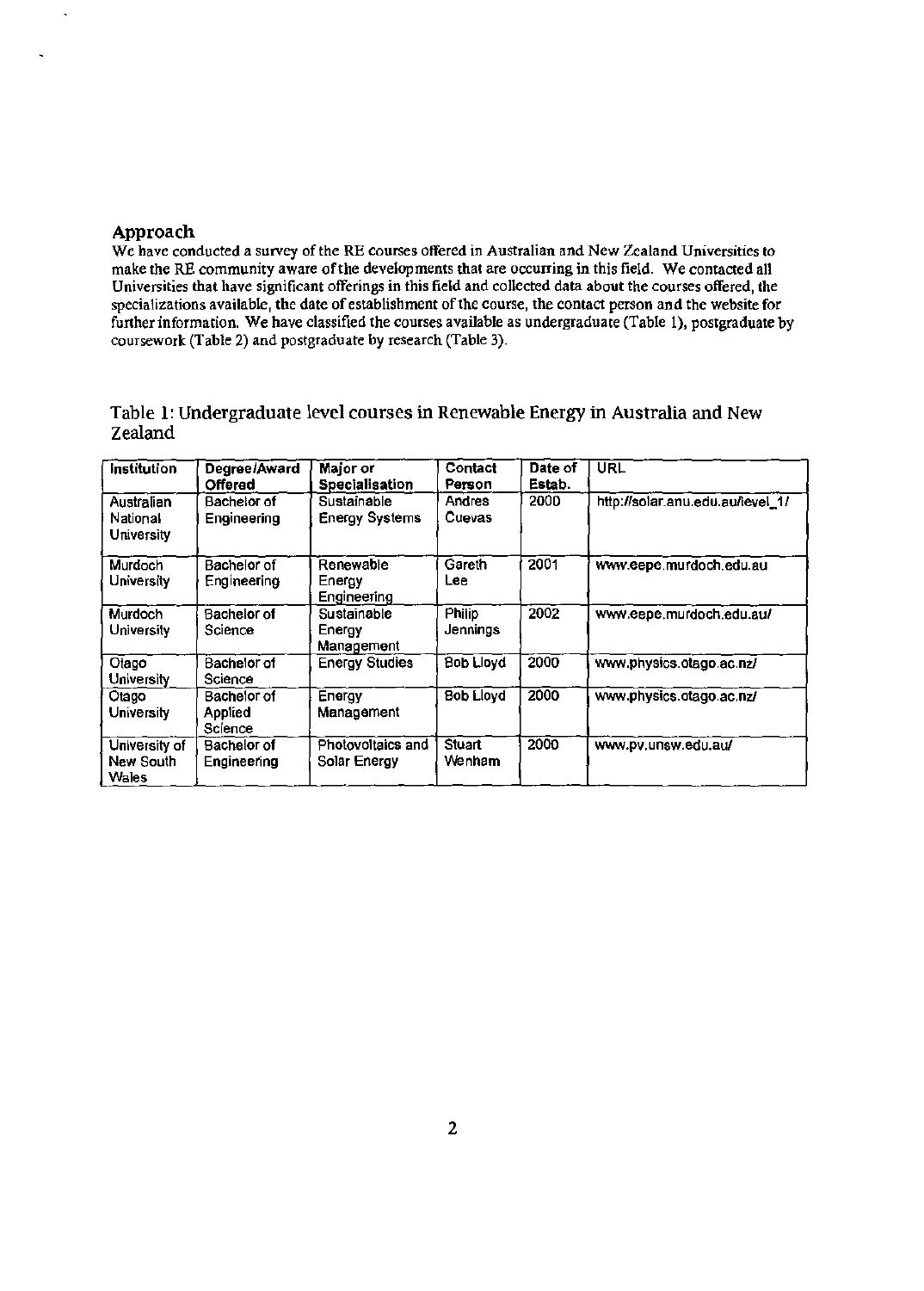| <b>Institution</b>                 | Degree/Awar          | Years                   | Specialisatio            | Contact          | Date         | URL                         |
|------------------------------------|----------------------|-------------------------|--------------------------|------------------|--------------|-----------------------------|
|                                    | d Offered            | of                      | n                        | Person           | of           |                             |
|                                    |                      | <b>Study</b>            |                          |                  | <b>Estab</b> |                             |
| Curtin                             | Master of            | 1                       | Renewable                | Chem             | 1999         | www.ece.curtin.edu.au       |
| University of                      | Engineering          |                         | Energy                   | Nayar            |              |                             |
| Technology                         | Science              |                         | Engineering              |                  |              |                             |
| Massey                             | Master of            | 1                       | Renewable                | Ralph            | 2001         | http://infoscience.epfl.ch/ |
| University                         | Technology           |                         | Energy                   | <b>Sims</b>      |              |                             |
| Monash                             | Postgrad             | 0.5                     | Solar PV                 | Ahmad            | 2005         | www.ecse.monash.edu.au/     |
| University                         | Certificate          |                         | Energy                   | Zahedi           |              |                             |
|                                    |                      |                         | Engineering              |                  |              |                             |
| Murdoch                            | Postgraduate         | 1                       | Energy                   | <b>Philip</b>    | 1998         | www.eepe.murdoch.edu.a      |
| University                         | Certificate          |                         | <b>Studies</b>           | Jennings         |              | u                           |
| Murdoch                            | Postgrad             | 1                       | Energy                   | Philip           | 1992         | www.eepe.murdoch.edu.a      |
| University                         | Diploma              |                         | <b>Studies</b>           | Jennings         |              | u                           |
| Murdoch                            | <b>Bachelor of</b>   | $\overline{\mathbf{1}}$ | Energy                   | Philip           | 1998         | www.eepe.murdoch.edu.a      |
| University                         | Applied              |                         | <b>Studies</b>           | Jennings         |              | u                           |
|                                    | Science              |                         |                          |                  |              |                             |
| Murdoch                            | Master of            | $\overline{2}$          | Renewable                | <b>Philip</b>    | 1998         | www.eepe.murdoch.edu.a      |
| University                         | Science              |                         | Energy                   | Jennings         |              | u                           |
| Otago                              | Master of            | $\overline{2}$          | Energy                   | <b>Bob Lloyd</b> | 2000         | www.physics.otago.ac.nz/    |
| University                         | Applied              |                         | Management               |                  |              |                             |
|                                    | Science              | $\overline{2}$          |                          |                  | 2000         |                             |
| Otago<br>University                | Master of<br>Science |                         | Energy<br><b>Studies</b> | <b>Bob Lloyd</b> |              | www.physics.otago.ac.nz/    |
| Otago                              | Graduate             | $\overline{1}$          | Energy                   | <b>Bob Lloyd</b> | 2000         | www.physics.otago.ac.nz/    |
| University                         | Diploma of           |                         | <b>Studies</b>           |                  |              |                             |
|                                    | Science              |                         |                          |                  |              |                             |
| Massey                             | Postgraduate         | 1                       | Energy                   | Ralph            | 2003         | http://energy.massey.ac.nz  |
| Universtiy                         | Diploma in           |                         | Management               | <b>Sims</b>      |              | I                           |
|                                    | Technology           |                         |                          |                  |              |                             |
| Massey                             | Master of            | $\overline{2}$          | Energy                   | Ralph            | 2003         | http://energy.massey.ac.nz  |
| University                         | technology           |                         | Management               | <b>Sims</b>      |              |                             |
| Royal                              | Graduate             | $\overline{0.5}$        | Sustainable              | John             | 2006         | http://mams.rmit.edu.au/    |
| Melbourne                          | Certificate          |                         | Energy                   | <b>Andrews</b>   |              |                             |
| Institute of                       |                      |                         |                          |                  |              |                             |
| Technology                         |                      |                         |                          |                  |              |                             |
| Royal                              | Graduate             | 1                       | Sustainable              | John             | 2006         | http://mams.rmit.edu.au/    |
| Melbourne                          | Diploma              |                         | Energy                   | Andrews          |              |                             |
| Institute of                       |                      |                         |                          |                  |              |                             |
| Technology                         |                      |                         |                          |                  |              |                             |
| Royal                              | Master of            | $\overline{1.5}$        | <b>Sustainable</b>       | <b>John</b>      | 2006         | http://mams.rmit.edu.au/    |
| Melbourne                          | Engineering          |                         | Energy                   | Andrews          |              |                             |
| Institute of                       |                      |                         |                          |                  |              |                             |
| <b>Technology</b><br>University of | Graduate             | ī                       | Energy                   | Lu Aye           | 2003         | http://aqua.civenv.unimelb. |
| Melbourne                          | Diploma of           |                         | <b>Studies</b>           |                  |              | edu.au/                     |
|                                    | Engineering          |                         |                          |                  |              |                             |
|                                    | <b>Studies</b>       |                         |                          |                  |              |                             |
|                                    |                      |                         |                          |                  |              |                             |

Table 2: Postgraduate degrees by coursework in Renewable Energy in Australia and New Zealand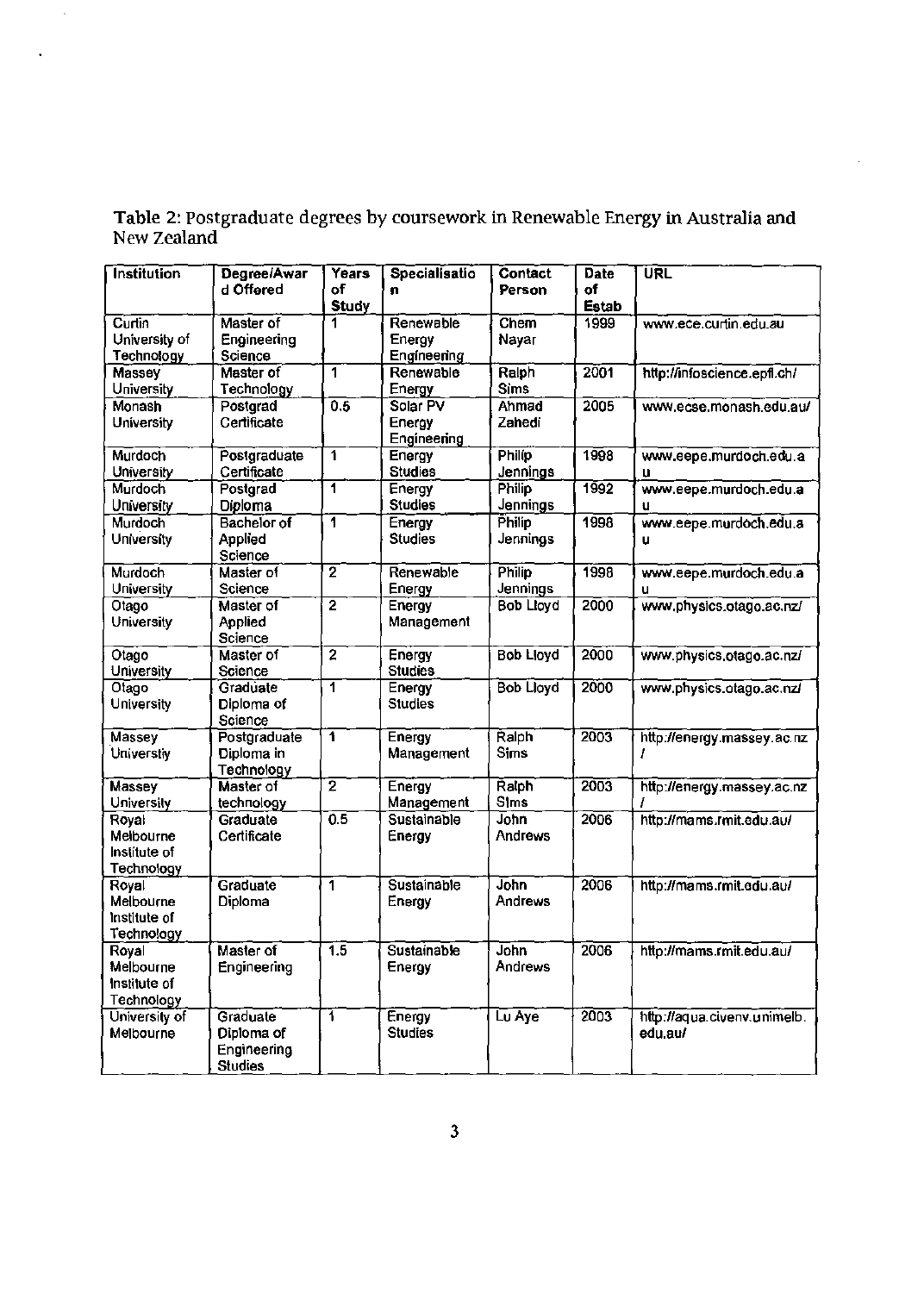| University of<br>Melbourne          | Postgrad<br>Diploma in<br><b>Engineering</b>               |     | Energy<br><b>Studies</b>             | Lu Aye           | 2003 | http://aqua.civenv.unimelb.<br>edu.au/ |
|-------------------------------------|------------------------------------------------------------|-----|--------------------------------------|------------------|------|----------------------------------------|
| University of<br>Melbourne          | Master of<br>Science                                       |     | Energy<br>Studies                    | Lu Aye           | 2003 | www.eng.unimelb.edu.au/                |
| University of<br>Melbourne          | Master of<br>Applied<br>Science                            | 1.5 | Renewable<br>Energy                  | Lu Aye           | 2003 | www.eng.unimelb.edu.au/                |
| University of<br>Melbourne          | Master of<br>Engineering<br>Science                        | 1.5 | Renewable<br>Energy                  | Lu Aye           | 2000 | www.eng.unimelb.edu.au/                |
| University of<br>New South<br>Wales | Graduate<br>Certificate in<br>Electrical<br>Engineering    | 1   | <b>Photovoltaics</b>                 | Stuart<br>Wenham | 2000 | www.handbook.unsw.edu.<br>au/          |
| University of<br>New South<br>Wales | Graduate<br>Diploma in<br>Electrical<br><b>Engineering</b> | 1.5 | <b>Photovoltaics</b>                 | Stuart<br>Wenham | 2001 | www.handbook.unsw.edu.<br>au/          |
| University of<br>New South<br>Wales | Master of<br>Engineering<br>Science                        | 1   | Photovoltaics<br>and Solar<br>Energy | Stuart<br>Wenham | 2002 | www.handbook.unsw.edu.<br>au/          |

# Table 3: Research Degrees in Renewable Energy in Australia and New Zealand

| University                                       | Award<br>Offered    | <b>Major Areas</b><br><b>Available</b>                                                             | <b>URL</b>                     |
|--------------------------------------------------|---------------------|----------------------------------------------------------------------------------------------------|--------------------------------|
| Australian<br>National<br>University             | MPhil, PhD          | Photovoltaics, Solar<br>Thermal                                                                    | http://solar.anu.edu.au/       |
| Curtin<br>University of<br>Technology            | MPhil, PhD          | Power conditioning,<br>hybrid systems                                                              | http://handbook.curtin.edu.au/ |
| Murdoch<br>University                            | MPhil, PhD          | Hybrid systems,<br>photovoltaics, energy<br>storage<br>Energy policy                               | /www.eepe.murdoch.edu.au/      |
| Massey<br>University                             | <b>PhD</b>          | <b>Energy Management,</b><br>Biofuels                                                              | http://cms.massey.ac.nz/       |
| Otago<br><b>University</b>                       | PhD                 | Energy<br>Management/Energy<br><b>Studies</b>                                                      | www.physics.otago.ac.nz/       |
| Royal<br>Melbourne<br>Institute of<br>Technology | MEng.<br><b>PhD</b> | Solar Thermal,<br>Cogeneration                                                                     | http://mams.rmit.edu.au/       |
| University of<br>Newcastle                       | MPhil, PhD          | Wind and hybrid<br>systems                                                                         | www.wind.newcastle.edu.au/     |
| University of<br><b>NSW</b>                      | MEng                | Photovoltaics, hybrid<br>systems, grid-<br>connected systems,<br>solar thermal, energy<br>storage. | www.pv.unsw.edu.au/            |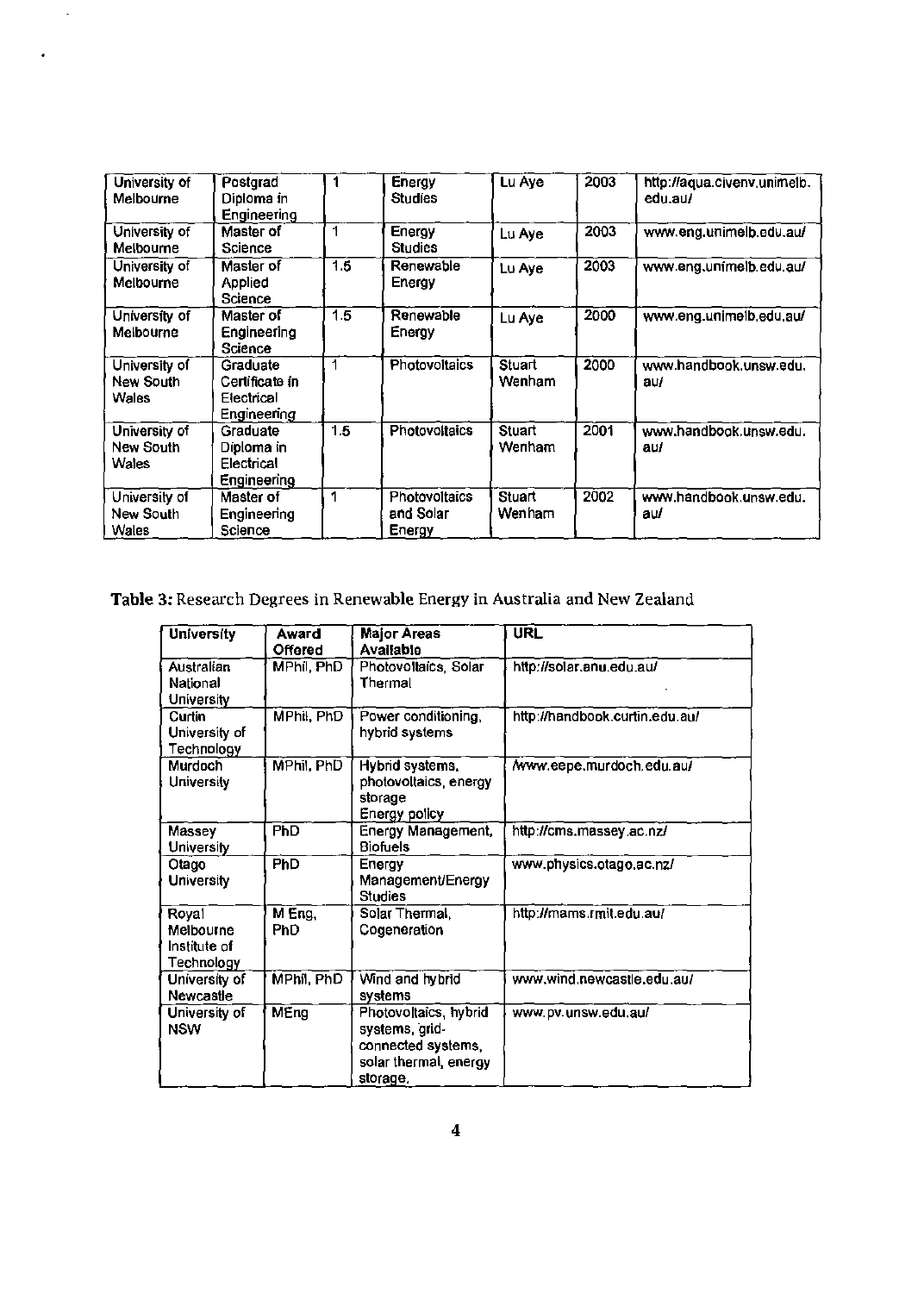| University of<br><b>NSW</b>      | MPhil, PhD | Photovoltaics, hybrid<br>systems, grid-<br>connected systems,<br>solar thermal, energy<br>storage. | www.pv.unsw.edu.au/          |
|----------------------------------|------------|----------------------------------------------------------------------------------------------------|------------------------------|
| University of<br>Sydney          | MPhil, PhD | Solar thermal power<br>systems                                                                     | www.chem.eng.usyd.edu.au/    |
| University of<br><b>Fasmania</b> | MPhil, PhD | Solar cooking, wood<br>heaters                                                                     | http://fcms.its.utas.edu.au/ |

#### **Observations**

- Three Australian Universities offer full undergraduate degree programs in renewable energy engineering or energy studies. In New Zealand only Otago University offers undergraduate studies in energy studies and energy management.
- Most Universities offer one or two courses on renewable energy as part of their science or engineering degree programs. Some Universities embed this material in other courses relating to electrical and power engineering.
- All of the undergraduate programs have been developed since 2000 in response to market demand for skilled professionals specialising in renewable energy and/or energy efficiency.
- Six Australian Universities and two New Zealand Universities offer full coursework degree programs at the postgraduate level in renewable energy and energy management. These offerings are designed for experienced professional scientists and engineers who may wish to change career direction and move into areas such as renewable energy systems, energy policy and planning, energy efficiency or energy management.
- A variety of postgraduate courses is available (23 in all) including postgraduate certificates (1 semester), postgraduate diplomas (2 semesters) and Masters by coursework (2-4 semesters).
- Postgraduate research programs in renewable energy and energy management are offered by eight Australian Universities and two New Zealand Universities. The Australian Universities have particular strengths in photovoltaics, and solar thermal systems, while New Zealand is strong in biofuels and energy management. Very few Universities offer research opportunities in energy policy or energy economics although this is an area of great interest to government and industry.
- It is clear that the major focus of RE education at present is on postgraduate coursework and research degrees. These cater for experienced professionals who want to switch their career direction from conventional to renewable energy. The range of undergraduate offerings is still quite limited and all of the courses have appeared since 2000. There is a growing interest amongst school leavers in renewable energy and this is expected to increase as the fight against global warming intensifies.
- In New Zealand, Otago University started undergraduate courses in energy studies and energy management in 2000 to assist the NZ energy sector which had been suffering from a severe shortage of trained graduates in this field.